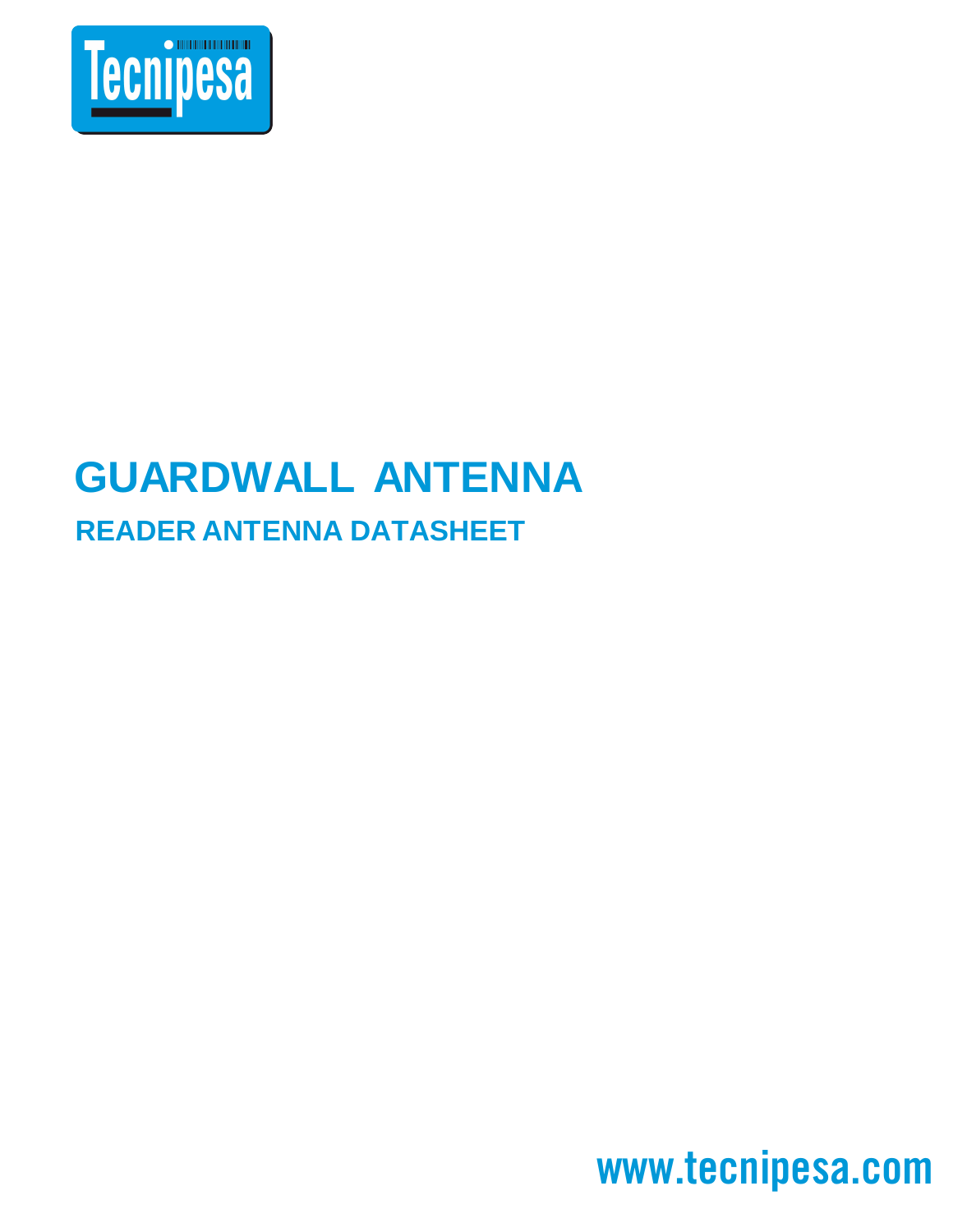## **OVERVIEW**

The Impinj Guardwall RAIN RFID antenna, deployed in pairs, provides a tightly controlled read zone designed to integrate into conveyor systems. The antenna provides a tightly controlled read zone and intense RF field for item-level reading of packed goods, critical to penetrating deep into packed cases. When used as a pair, the Guardwall antenna absorbs energy from its opposing mate so that very little passes beyond the exterior face. This configuration maximizes stray read rejection by constraining the read zone to the area within the two antennas. It also increases read reliability by maximizing the intensity within the read zone.

### **Figure 1: Antenna Picture**



### **Features**

- A pair of Guardwall antennas creates a tightly controlled read zone and intense RF field to penetrate boxes and cases of items
- Designed to smoothly integrate into conveyor systems
- FCC and ETSI versions available
- Designed to be used in a pair

## **READ ZONE CHARACTERISTICS**

A pair of Guardwall antennas used together creates an intense, well-contained read zone, with little spillover beyond the exterior faces.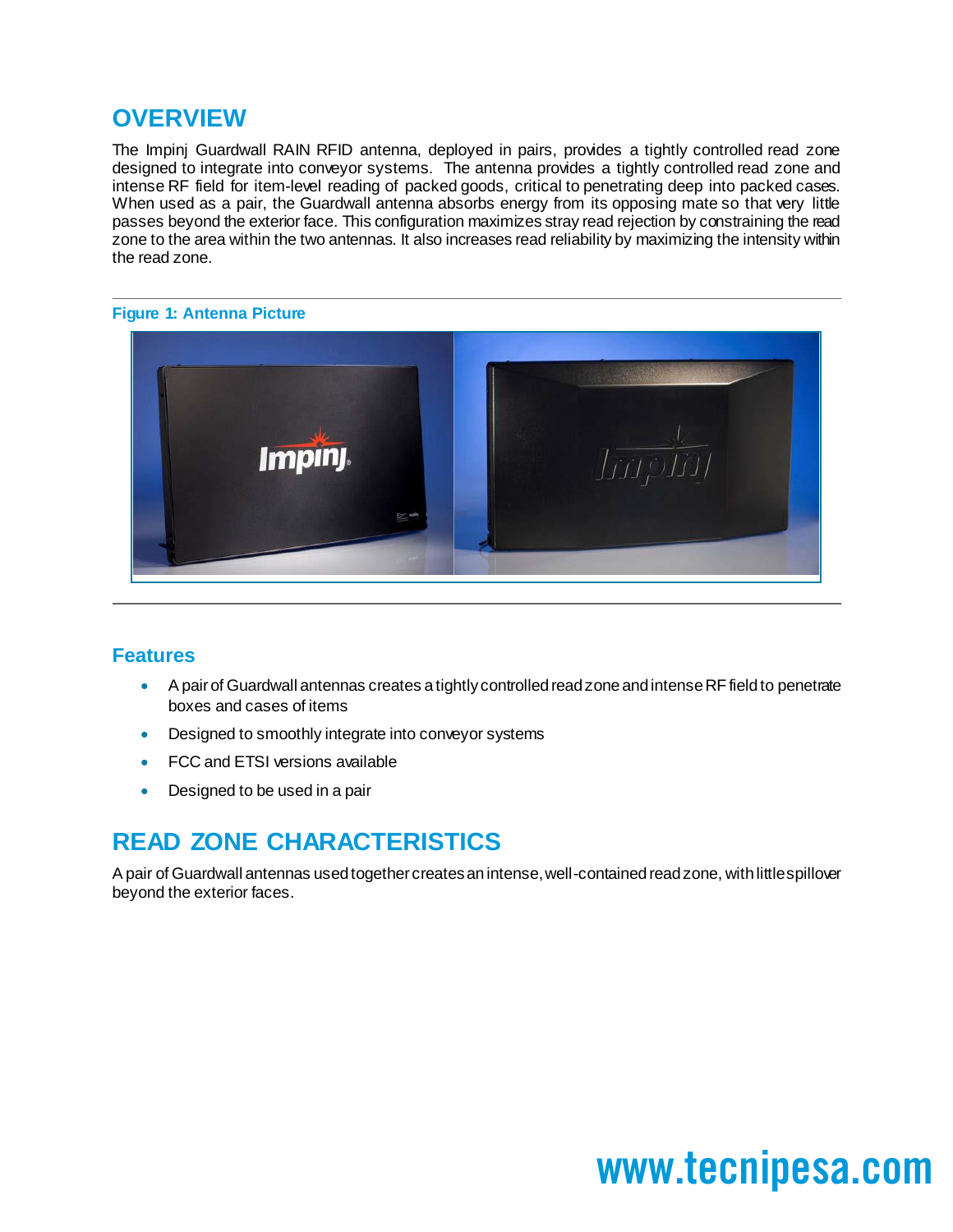### **Figure 2: Guardwall Read Zone Diagram**



## **SPECIFICATIONS**

### **Electrical Specifications**

### **Table 1: Electrical Specifications**

| <b>PARAMETER</b>                   | <b>VALUE</b>                              |
|------------------------------------|-------------------------------------------|
| <b>Frequency Range</b>             | FCC: 902-928 MHz                          |
|                                    | ETSI: 865-868 MHz                         |
| Polarization                       | RH Circular & LH Circular (Dual Elements) |
| <b>Input Power</b>                 | 30 dBm                                    |
| 3 dB Beamwidth                     | $55^{\circ}$                              |
| <b>Far-Field Gain</b>              | 6 dBi                                     |
| <b>VSWR Across Frequency Range</b> | 1.5:1                                     |
| <b>Front-to-Back Ratio</b>         | 22 dB                                     |
| <b>Axial Ratio</b>                 | 3 dB                                      |
| <b>Nominal Impedance</b>           | $50\Omega$                                |
|                                    |                                           |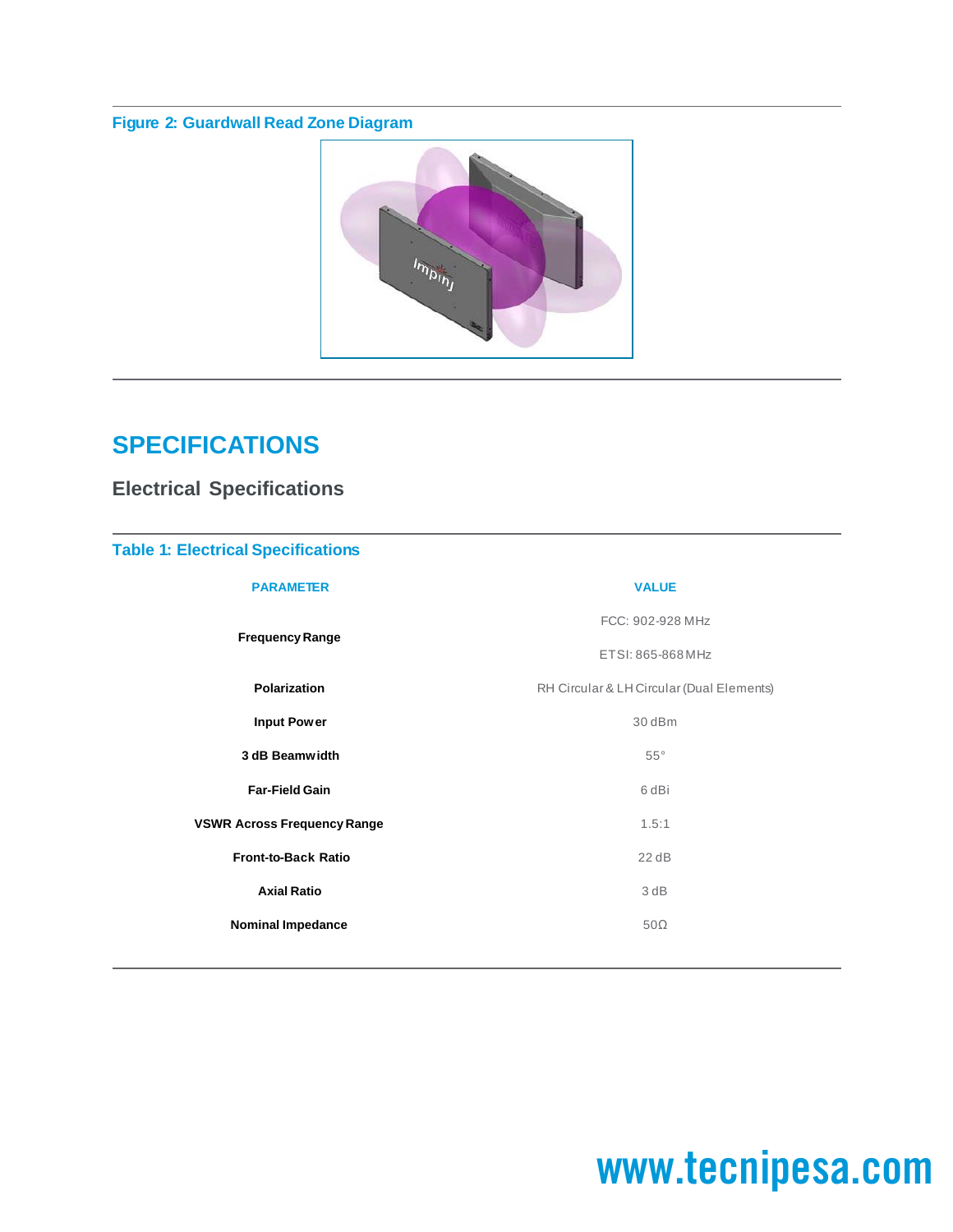### **Figure 5: Guardwall Plane Coordinate Key**



### **Environmental Specifications**

#### **Table 2: Environmental Specifications**

#### **PARAMETER VALUE**

**Operating & Storage Temperature** 0 °C to 40 °C (32 °F to 104 °F)

**Environmental Rating IP51** (Indoor Use Only)

**Humidity** 5% to 95% (Relative, Non-Condensing)